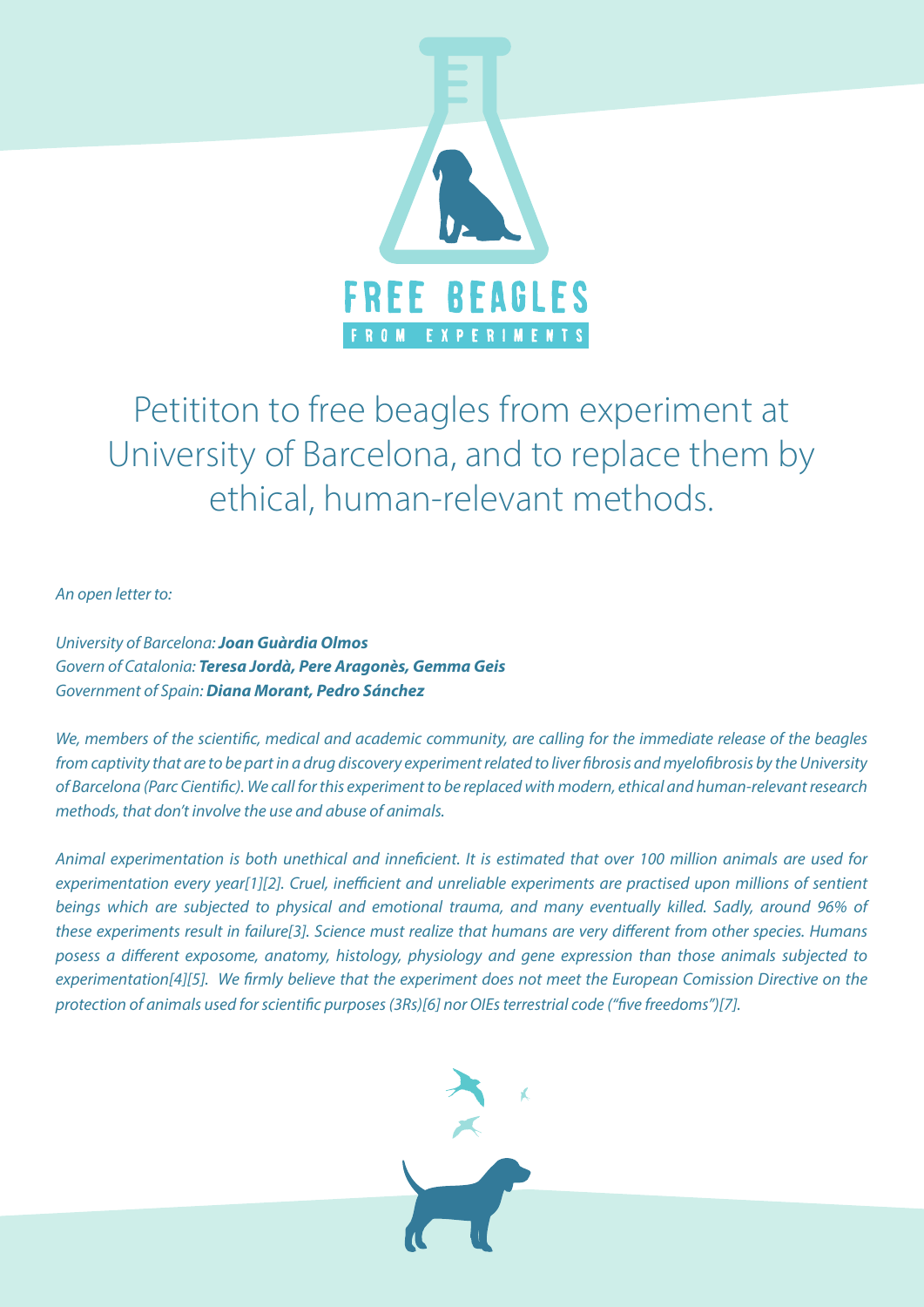The University of Barcelona has published a document in which they claim that it is absolutely essential to use living animals (in-vivo) for their liver fibrosis and myelofibrosis drug development research [8].

We oppose tthat claim on the grounds that we have outlined. On the same document, Parc Cientific has expressed their commitment to assure the wellbeing of all animals involved throughout the experiment. We are again opposed to this claim. Parc Cientific has admitted that the animals will be killed to undergo necropsy. In addition to that, Parc Cientific has hired Vivotecnia, a company recently investigated on animal abuse[9].

Many questions remain unanswered. The scientific community should know what the molecule / drug to be used for research will be, in order for the research to be in accordance twith the Open Science principle. Knowing the molecule before the researcfh begins would help peer researchers to look for and suggest alternative methods of research that don't use animals. On what criteria was the number of 38 beagles chosen? Animals must surely not be killed, under any circumstance. There are non-invasive studies (liver elastography to evaluate fibrosis, and MRI for anatomic and volumetric evaluations of organs, among others which can be used in place of necropsy).

There are great advances in non-animal methods of research that are designed to benefit humans. Computer modeling, artificial intelligence and organ-on-a-chip are just some of the methods that we, as scientists must embrace today[10]. Investing in these methods will produce more reliable biomedical research, but also a saner, more humane, respectful and empathetic society.

It is important to recall the Cambridge declaration (2012), which states that humans are not unique in possessing the neurological substrates that generate consciousness[11]. Non-human animals have the neuroanatomical, neurochemical, and neurophysiological substrates of conscious states along with the capacity to exhibit intentional behaviort. Moreover, the declaration of Toulon (2019), states that animals must be universally considered as persons and not things, that animals should be considered as nonhuman natural persons and that animals should be granted their own rights, enabling their interests to be taken into account[12].

We beg the University of Barcelona to stop this cruel experiment and to release the beagles for responsible adoption. We urge the University of Barcelona to become an institution of reference in the adoption of state-of-the-art, open science and human-relevant technology without the use of nonhuman animals.

## *Signatories*

# *Last signatories update: Monday, Feb 18, 2022*

- Prof. Nuria Almiron, co-director of the UPF-Centre for Animal Ethics, Pompeu Fabra University, Spain
- Dr. Miriam Martinez-Biarge, MD, PhD, Spain
- Dr. Mario López Rodríguez, MD, oncology radiotherapy, Hospital Universitario de la Princesa, Spain
- Dr. Erika Cudworth, Senior Lecturer in Education, De Montfort University, United Kingdom
- Prof. Delia Langstone, Senior Lecturer/Social Sciences, University of East London, United Kingdom
- Dr. Shireen Kassam, MD, UK
- Prof. Carmen Dell'Aversano, associate Professor, Pisa University, Italy

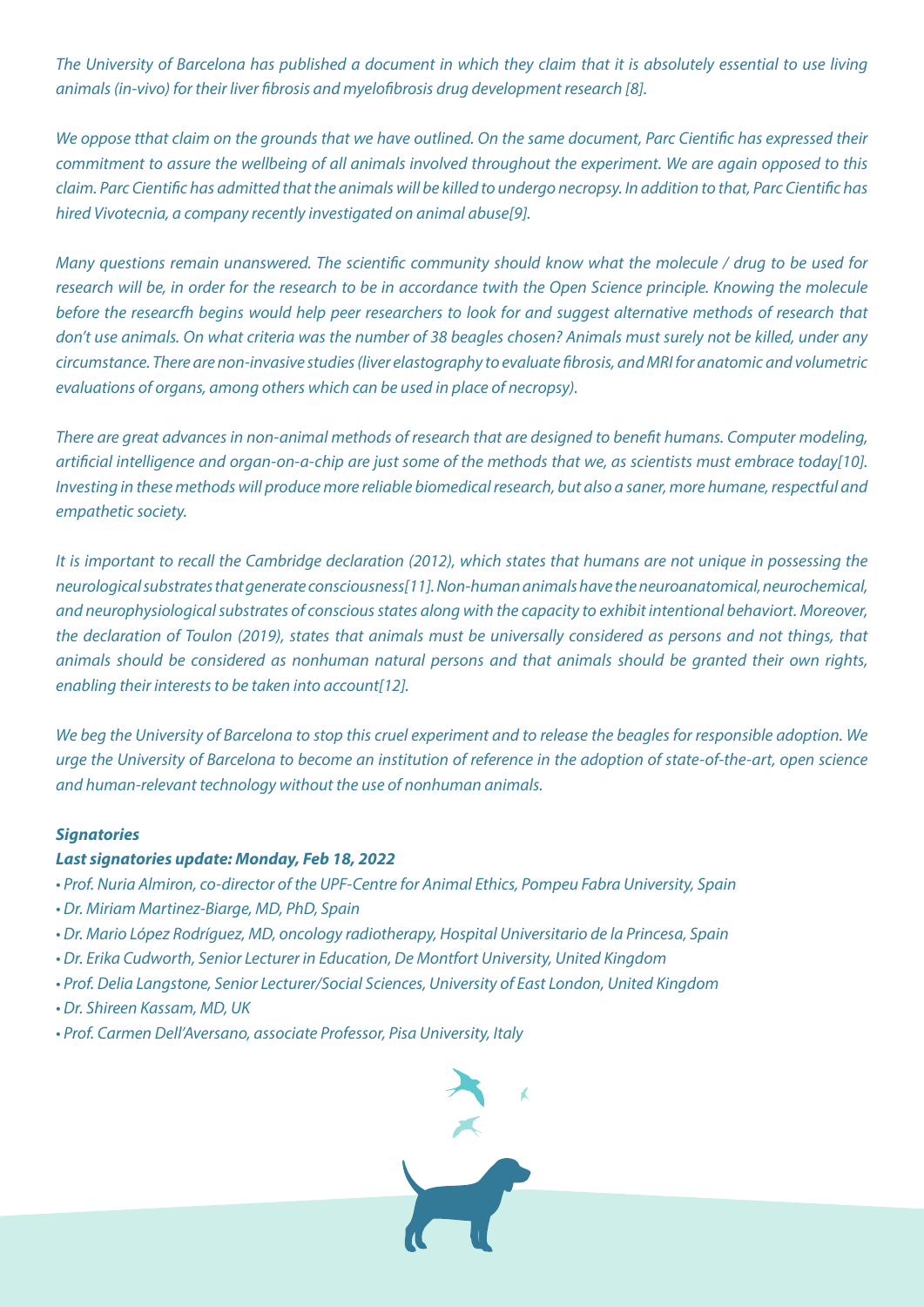- Prof. Nickie Charles, Professor and Co-Director of the Centre for the Study of Women and Gender, United Kingdom
- Dr. Paola Dolader, MD, Spain
- Dr. Luis Falcon, MD, president, GNU Solidario, Spain
- Dr Núria Querol, MD, Spain
- Prof. Corine Pelluchon, philosopher, professor at Gustave Eiffel University, France
- Dr. Edgar Hagenbichler, MD, Austria
- Prof. Luis Simes, biochemist, Argentina
- Rachel Jones, VetMB MRCVS, United Kingdom
- Dr. Richard Fitton, MD, England
- Dr. Xavier Martínez Lacasa, MD, Spain
- Dr. Alberto Lazzero, MD, Italy
- Dr. César Tei Guell, MD, Spain
- Prof. Simon Springer, University of Newcastle, Australia
- Dr Debra Benita Shaw, University of East London, United Kingdom
- Rosie Martin, MSc BSc RD, UK
- Dr Leila Dehghan, MD, ANutr
- Dr Buvana Dwarakanathan MD, United Kingdom
- Dr. Jordi Sabate Villare, MD, UK
- Prof. David Alan Nibert, Wittenberg University, United States
- Dr. Marta Tafalla, Senior Lecturer in Philosophy, Universitat Autònoma de Barcelona
- Prof. Angélica Velasco Sesma, Universidad de Valladolid, Spain
- Nuria Menéndez de Llano Rodríguez,Associate Fellow Oxford Centre for Animal Ethics, UK
- Prof. Jorge Riechmann, titular de Filosofía Moral y Política, Autonomous University of Madrid UAM
- Prof. Francisco Garrido Peña, University of Jaen
- Macarena Montes, predoctoral researcher, Pompeu Fabra University, Centre for Animal Ethics
- Dr. Laura Fernández, PhD, Universitat Pompeu Fabra- Centre for Animal Ethics.
- Prof. Toby Miller, Stuart Hall proffesor Cultural Studies, Universidad Autónoma Metropolitana, Mexico
- Prof. Dr. Benito Alaez Corral, Catedrático de Derecho Constitucional de la Universidad de Oviedo, Spain
- Dr. Juan Ignacio Codina, PhD
- Prof. Dr. Tom Kane, PhD, University of Stirling, Scotland
- Prof. Isabel Balza, profesora Titular de Filosofía Moral, University of Jaén, Spain
- Prof. Dr. Consuelo Ramón Chornet, Professor of Public International Law and member of the Human Rights Institute (L'Institut Universitari de Drets Humans), University of Valencia, Spain

## *Organizations*

- GNU Solidario (https://www.gnusolidario.org)
- Investigación Sin Experimentación Animal (ISEA) (https://www.instagram.com/sin\_experimentacion\_animal/)
- Franz Weber Foundation (http://www.ffw.ch/es/)
- Animal Free Research UK (https://www.animalfreeresearchuk.org)
- Plant-Based Health Professionals UK (https://plantbasedhealthprofessionals.com)
- Observatorio Justicia y Defensa Animal (https://www.justiciaydefensaanimal.es/)